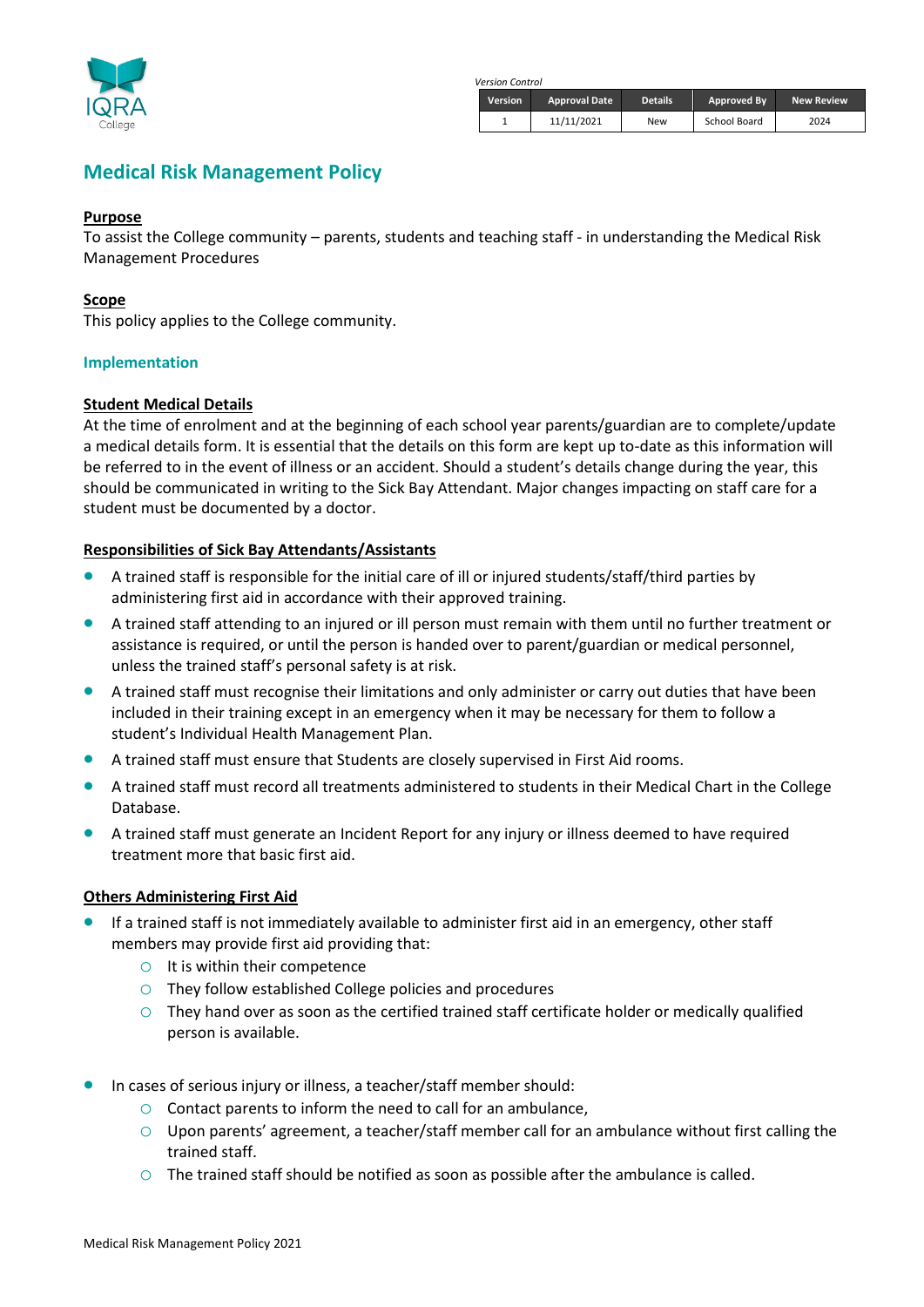

Parent's consent for school to call the ambulance in cases of serious injury or illness can be found in the student's enrolment form and on Daymap.

## **Students with Serious Medical Conditions (Eg. Diabetes, Asthma, Epilepsy, Anaphylaxis)**

- For students with life threatening conditions (Eg: Anaphylaxis, Epilepsy, Diabetes and/or Asthma), an Individual Health Management Plan (IHMP) must be completed by the student's parent/guardian and reviewed by their Doctor. This plan will be accessible to staff at all times (via College database, printed copy kept in Sick Bay or printed copy/PDF to be taken on all Off-Campus activities as per Off-Campus Activities Care of Students Policy).
- The purpose of the IHMP is to ensure College staff are able to provide individually appropriate care to those students who have a life-threatening condition.
	- $\circ$  The IHMP should include information regarding the student's diagnosed medical condition, the emergency treatment of said condition, and medications required to treat the condition, warning signs and symptoms and any limitations/guidelines for specific activities and must be approved by the student's doctor and signed and dated by the parent/guardian.
	- o The IHMP will be sent to families at the commencement of each school year to be reviewed.
- A photograph of the student and brief details are displayed on the wall in the Sick Bay and in other discrete places throughout the College.
- IQRA College will notify the [Education Standards Board SA \(esb.sa.gov.au\)](https://www.esb.sa.gov.au/) within 24 hours of becoming aware of a serious incident (Section 174(2)(a) and Regulation 176(2)(a). Please refer to related policy – Serious Incident Management Policy.

## **Medication for Emergency Treatment of Asthma, Anaphylaxis and Diabetes**

- Students with asthma, must keep their puffers and spacers with them at all times.
- Students with anaphylaxis must keep their Epipen on them at all times. Antihistamine may be kept in Sick Bay accompanied by a Permanent Medication Authority Form.
- Student with diabetes must keep their Blood Glucose Levels (BGL) testing machine on them and may keep a spare insulin and a diabetes emergency kit in Sick Bay.

#### **Contacting Parents/Guardians**

- Students should not make their own arrangements to go home. Students will not be permitted to go home under any circumstances unless the parent/guardian or emergency contacts have given permission for this to occur.
- Parents/guardians will always be called in the event of a serious injury or illness.
- In an emergency, if parents/guardians cannot be quickly contacted, the emergency contacts nominated by the parents/guardians, will be contacted. The Sick Bay Attendant/Assistant will still endeavour to contact the parent even after the emergency contact person has taken over the responsibility for the injured or ill student.
- Parents/guardians also need to be contacted at the earliest opportunity when:
	- $\circ$  The student is too ill to remain at the College
	- $\circ$  A head injury is sustained (even if minor)
	- $\circ$  An injury with the potential to be a fracture is sustained
	- $\circ$  A wound where stitches may be required is sustained
- In the case of the final three incidences above, the Sick Bay Attendant/Assistant will try to ensure the parents are informed prior to the student returning home.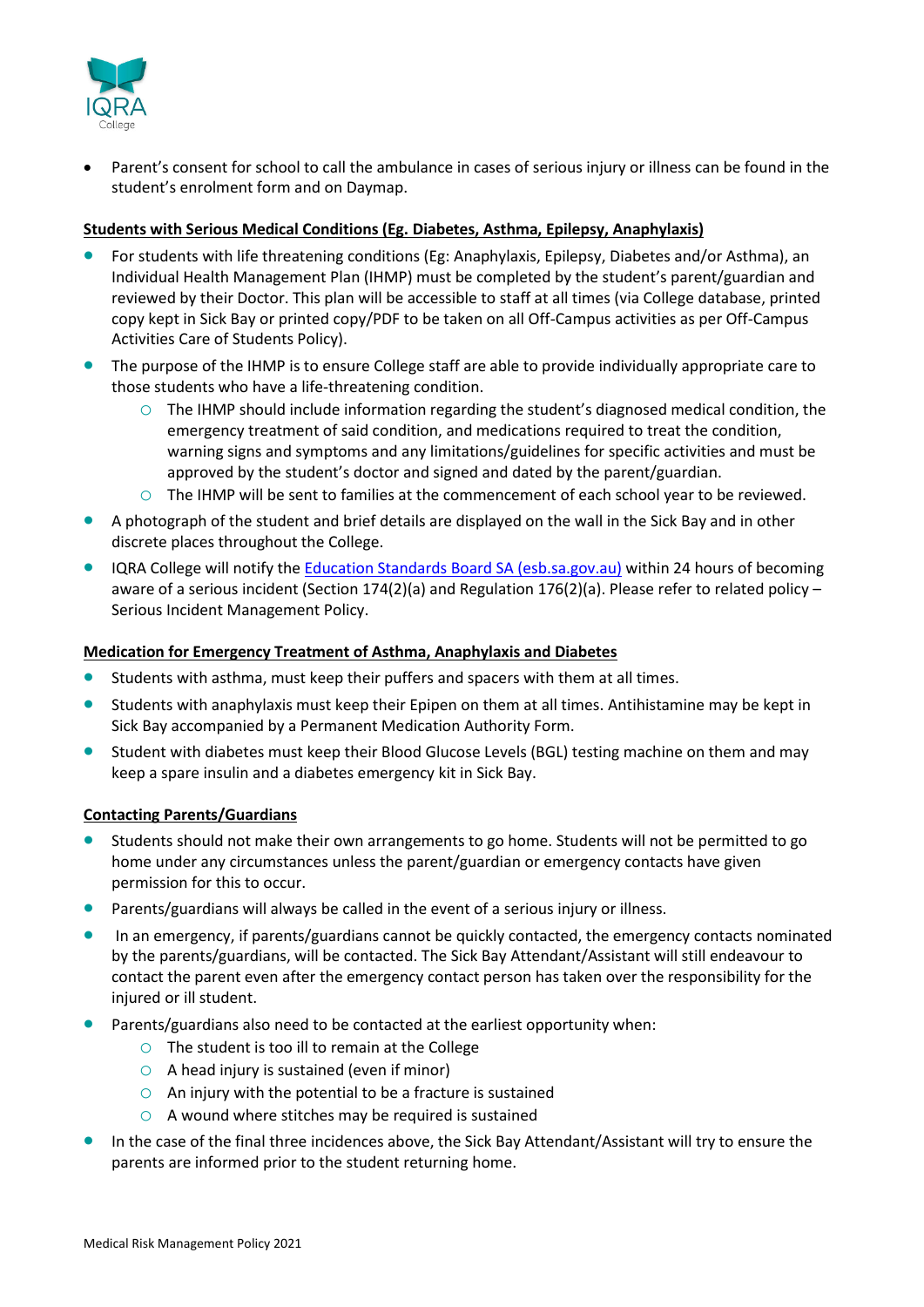ained staff will not attempt to diagnose what may be ailing a student. If parents/guardians ask for  $\delta$ vice on what to do with their child, the trained staff will politely decline from advising, explaining that

they are not medical practitioners. Parents/guardians should make decisions based on the information provided by the trained staff and in certain situations, the student.

• If a student is unable to walk due to severe injury/illness, the trained staff may advise the parent/guardian collecting the student to park in the visitors parking area. The trained staff will advise all other parents/guardians to park outside the College and to proceed to Student reception to collect their student.

**In the case of serious illness or accident and if the parents/guardians or emergency contacts are unable to be reached, medical assistance will be sought at the discretion of College staff.**

## **Admitting Students to Sick Bay**

- Students should see their supervising teacher or a teacher on duty if they require assistance from First Aid room. Students who arrive at First Aid room without informing their supervising teacher during class time will be sent back to their supervising teacher to ensure the teacher knows their whereabouts (unless the student is seriously ill or this is otherwise inappropriate).
- Students who are not seriously ill, will be encouraged to return to class as soon as they feel able. Students are not permitted to stay in Sick Bay for more than 30 minutes unless waiting for their parent/guardian to collect them.

#### **Sick/Infectious Students to Remain at Home**

- Students should not be sent to school if they are sick, as we do not have the facilities or staff to care for them.
- Students with infectious conditions should not attend school until treatment has been completed and the necessary exclusion period has elapsed. The College adheres to the South Australia Government Department of Health's recommended exclusion periods: [\(https://www.sahealth.sa.gov.au/wps/wcm/connect/public+content/sa+health+internet/conditions/infe](https://www.sahealth.sa.gov.au/wps/wcm/connect/public+content/sa+health+internet/conditions/infectious+diseases) [ctious+diseases\)](https://www.sahealth.sa.gov.au/wps/wcm/connect/public+content/sa+health+internet/conditions/infectious+diseases)

#### **Administration of Medication**

- College staff do not have authority to administer Paracetamol (or any other medication apart from asthma reliever or Epipen), unless it is in the original box labelled by the Pharmacist with child's name, dosage, time of administration and accompanied by a completed Medication Authority form completed by a parent/guardian.
- Parents are required to fill out a Medication Authority form for each child requiring medication.
	- $\circ$  For any long-term conditions a Permanent Medication Authority Form must be accompanied by a letter from the student's doctor, stating the purpose of the medication and when to administer.
	- o For short –term conditions A Short-Term Medication Authority Form is to be completed by the parent.
- The Sick Bay Attendant/Assistant will store the medication as required and administer the medication as per instructions.
- Middle school students are allowed to keep a single dose of the medication in their bag if their parent/guardian deem them competent to self-administer throughout the day.